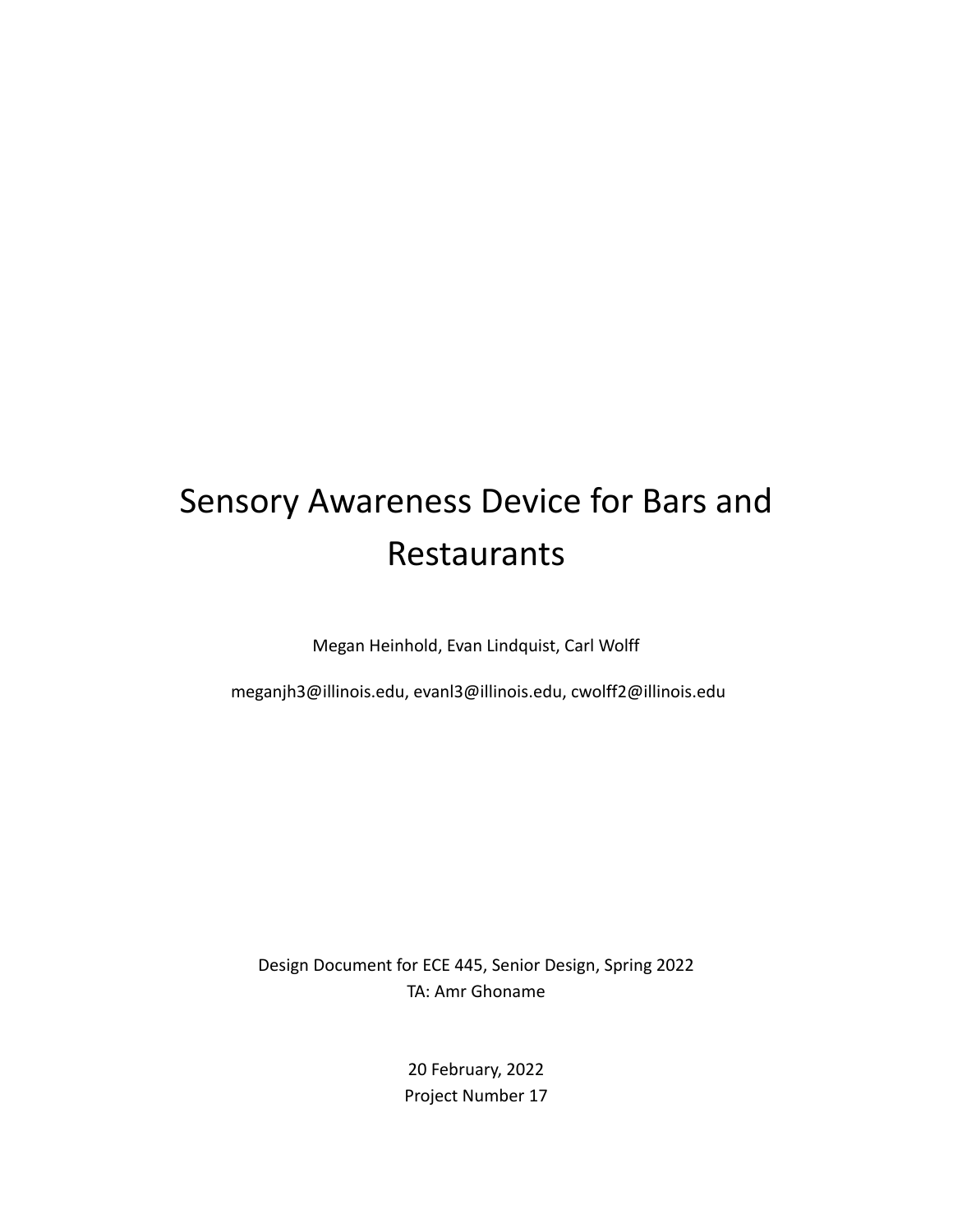| 1. Introduction                        | $\mathbf{2}$   |
|----------------------------------------|----------------|
| 1.1 Problem                            | $\overline{2}$ |
| 1.2 Solution                           | 3              |
| 1.3 Visual Aid                         | 3              |
| 1.4 High-Level Requirements List       | 5              |
| 2. Design                              | 6              |
| 2.1 Block Diagram                      | 6              |
| 2.2 Requirements & Verification Tables | 6              |
| 2.2.1 Power Supply                     | 6              |
| 2.2.2 Control Unit                     | 7              |
| 2.2.3 WiFi Module                      | 8              |
| 2.2.4 Sensor Block                     | 9              |
| 2.3 Circuit Schematic                  | 10             |
| 2.4 Tolerance Analysis                 | 14             |
| 3. Cost and Schedule                   | 18             |
| 3.1 Cost Analysis                      | 18             |
| 3.2 Schedule                           | 20             |
| 4. Ethics and Safety                   | 21             |
| 4.1 Development                        | 21             |
| 4.2 Misuse                             | 22             |
| 4.3 General Safety Concerns            | 22             |
| <b>References</b>                      | 24             |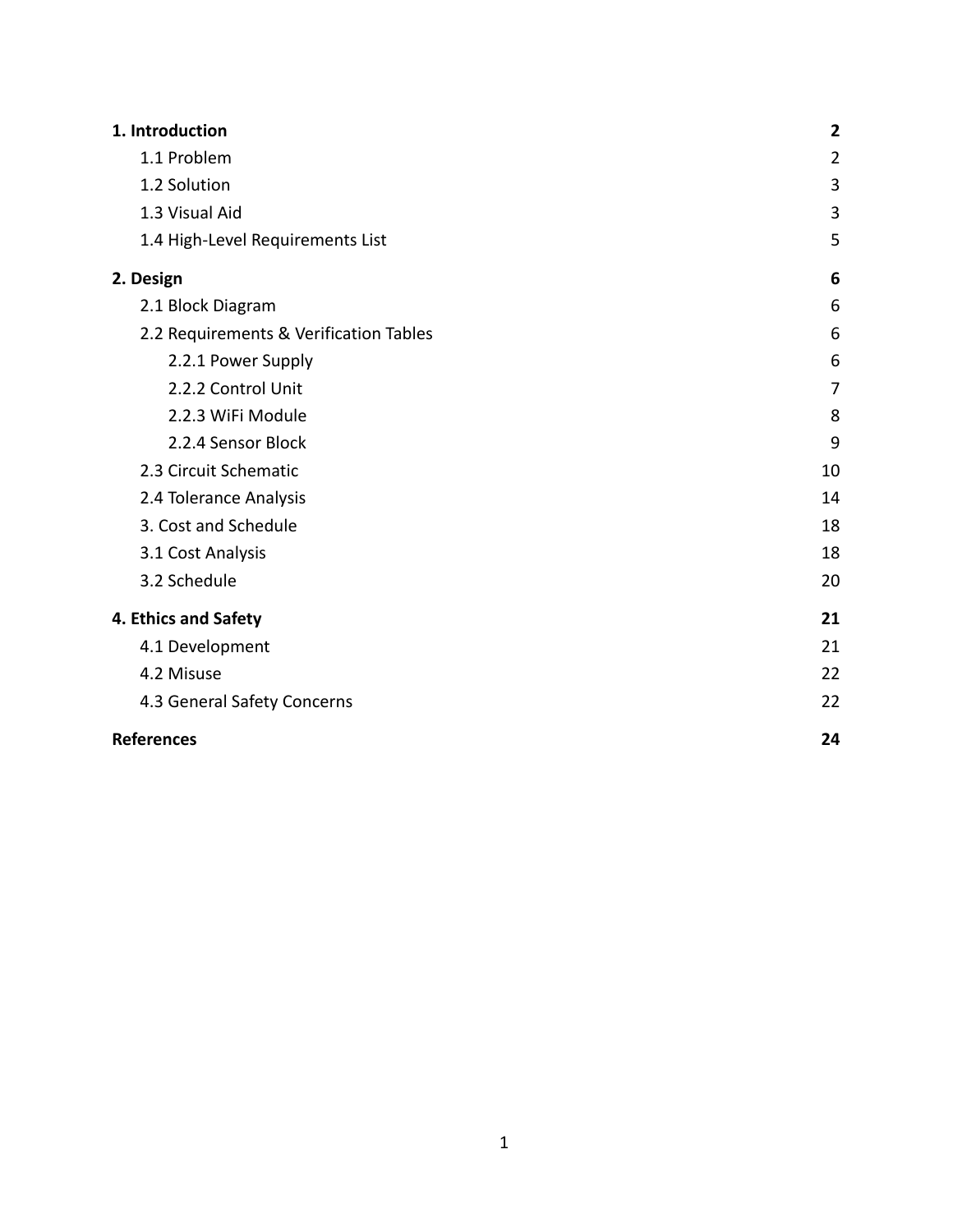## <span id="page-2-0"></span>1. Introduction

## <span id="page-2-1"></span>1.1 Problem

Many people suffer from conditions such as ADD, epilepsy, and sensory processing disorder that affect their ability to operate and be comfortable in certain environments[1],[2]. Those affected by these conditions need awareness of certain triggers such as loud noises, flashing lights, or crowded areas before they enter an establishment. Beyond common sense predictions, there is not a reliable way to assess how many and to what degree these triggers will be present at a bar or restaurant.



*Figure 1. Infographic showing common noises and their relative DBs.*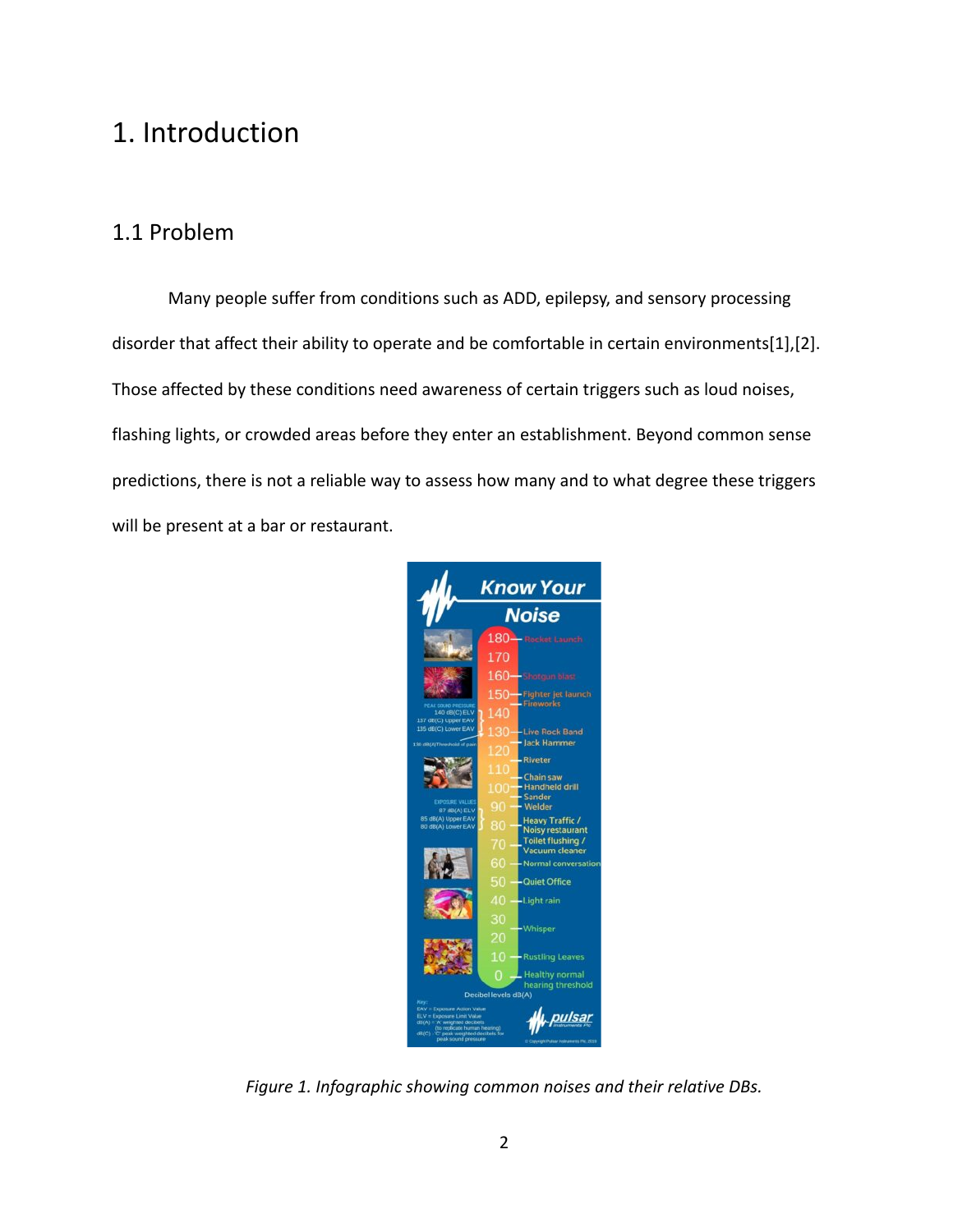Along with the previously mentioned issues, many people want to gauge the activity of a public place before making the trek out to said establishment, whether it is for a lively night out, or a quiet sitdown get-together.

### <span id="page-3-0"></span>1.2 Solution

<span id="page-3-1"></span>In this project, we propose the use of a static measurement device to measure various factors in a social area in order to provide a live report of the activities going on within. Data is taken from the scene, interpreted, and then uploaded to a website so that users can view it online. This would allow people to assess the various noise, light, and capacity levels before making a commitment to going out, to comfortably satisfy their individual needs.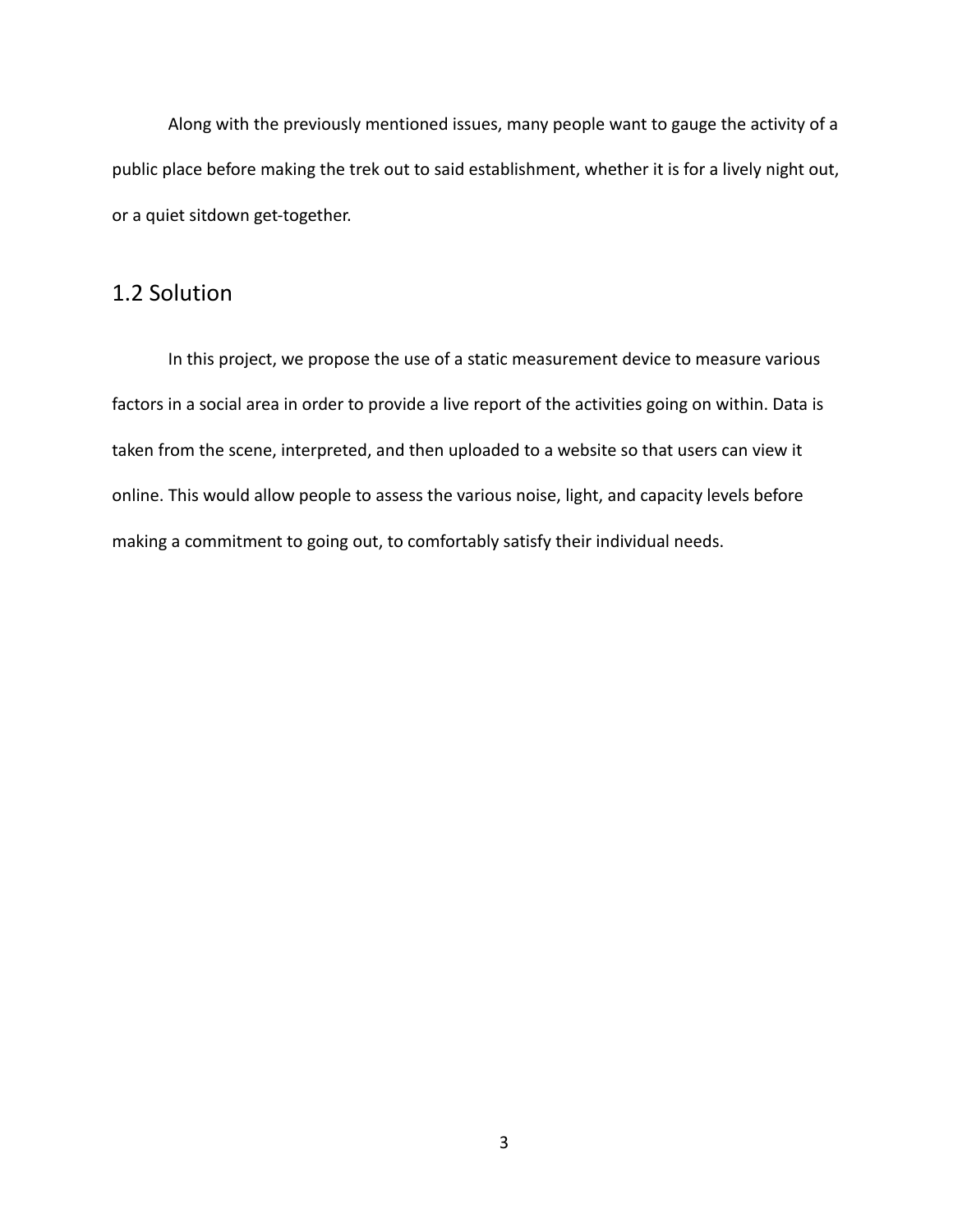## 1.3 Visual Aid

This visual aid (Figure 2) shows the flow of information from the initial

measurements to interpreted data reaching a given user.



*Figure 2. Overview of data flow within the system.*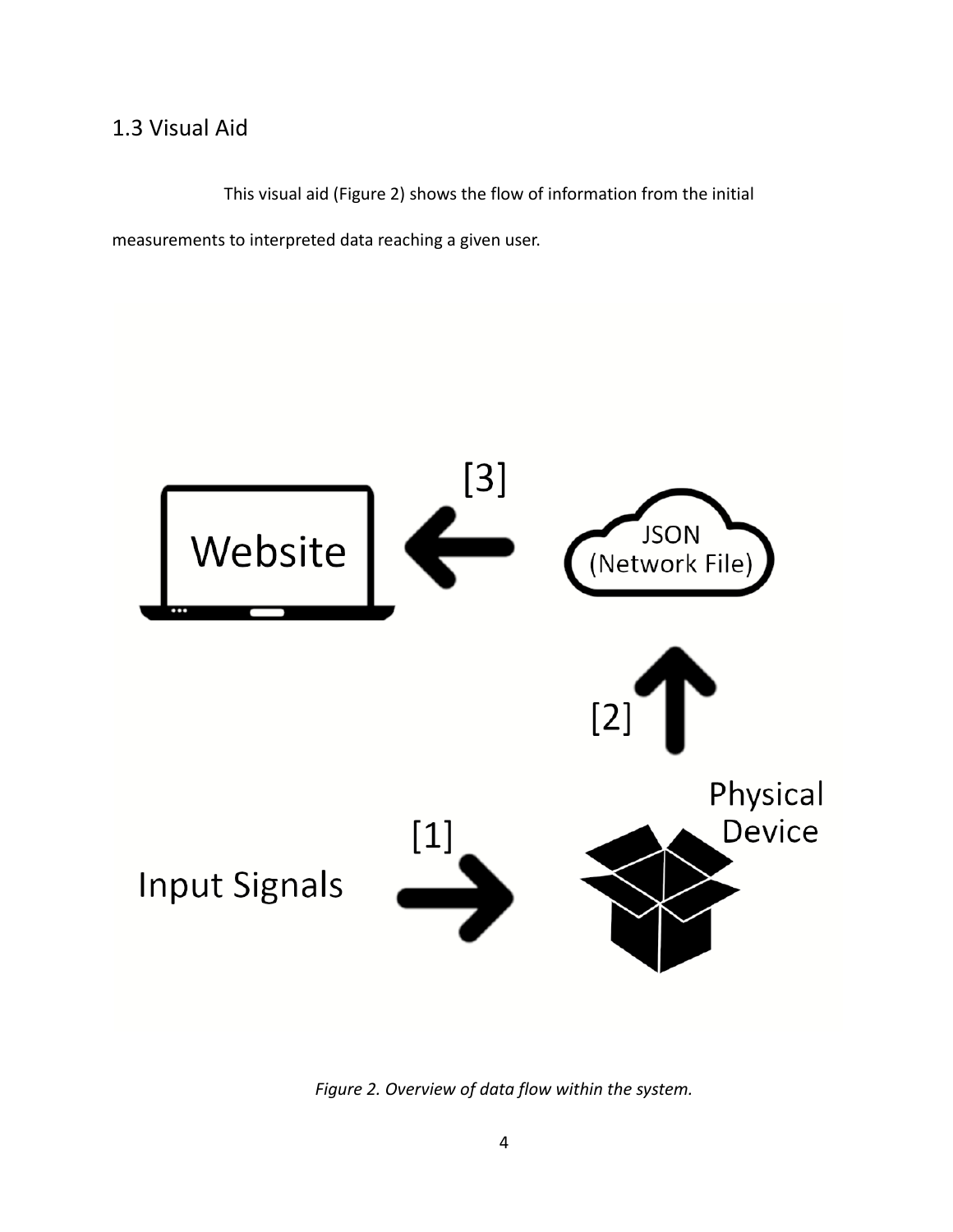

*Figure 3. Enclosure visualization, with holes for sensors.*

### <span id="page-5-0"></span>1.4 High-Level Requirements List

- 1. The device must be able to be plugged into a standard 110 V wall outlet and fit within a 10 inch by 10 inch by 2 inch footprint. It should not require maintenance more than once a month.
- 2. The device must accurately characterize both ambient levels and safety alerts. Temperature should be recorded to within +/- 1 degree Fahrenheit. Safety alerts should be identified for sounds above 110 dB and flashing light frequencies between 10-12 Hz.
- 3. The transmission of data to the user must be "real-time", so collection, transmission, and interpretation of data cannot take more than 10 minutes. Safety alerts regarding flashing lights and dangerous sound levels should be communicated to the web app in no more than 2 minutes.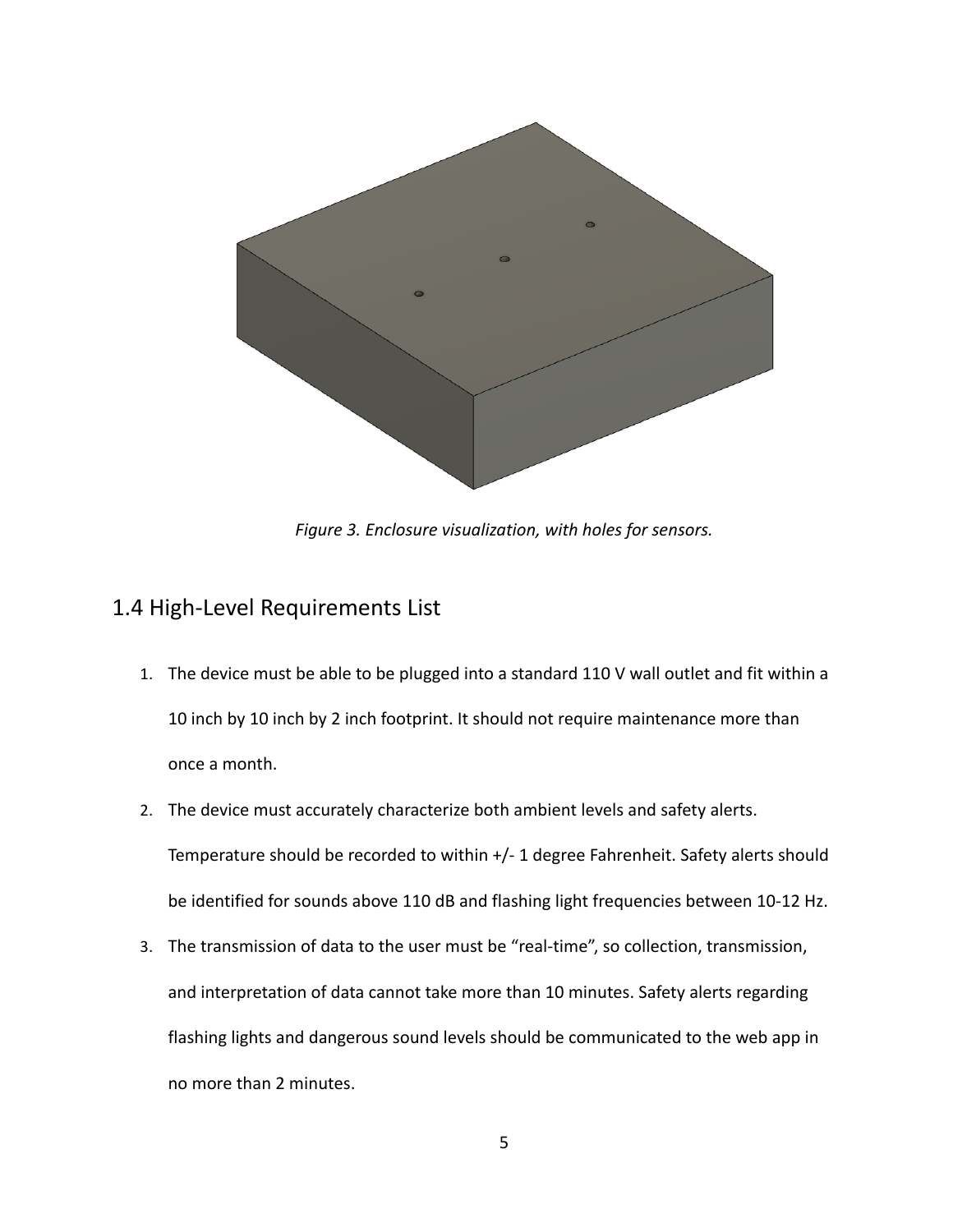## <span id="page-6-0"></span>2. Design

## <span id="page-6-1"></span>2.1 Block Diagram



*Figure 4. Block diagram of connections within the system.*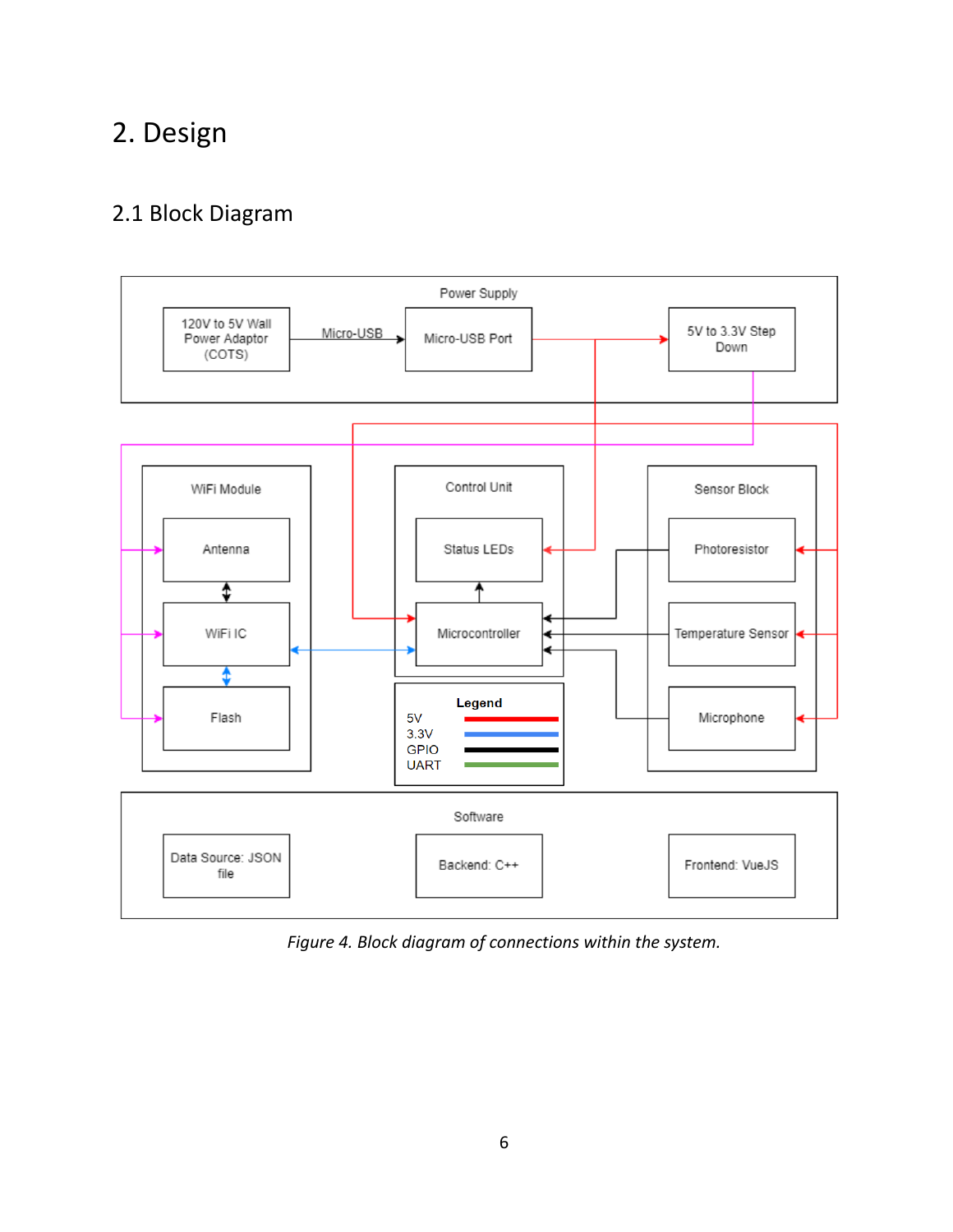## <span id="page-7-0"></span>2.2 Requirements & Verification Tables

### <span id="page-7-1"></span>2.2.1 Power Supply

The requirements for the power supply are listed below in Table 1.

<span id="page-7-2"></span>

| Requirements                                                                                                                           | Verification                                                                                                                                                                                                                                                                                                                                                                                                                                                                                                                                                                                                                                                                                                           |  |
|----------------------------------------------------------------------------------------------------------------------------------------|------------------------------------------------------------------------------------------------------------------------------------------------------------------------------------------------------------------------------------------------------------------------------------------------------------------------------------------------------------------------------------------------------------------------------------------------------------------------------------------------------------------------------------------------------------------------------------------------------------------------------------------------------------------------------------------------------------------------|--|
| 1. The power supply provides $5 V +/- 0.5%$<br>from a wall power adaptor                                                               | 1A. Measure the output voltage from the wall<br>power adaptor using an oscilloscope,<br>ensuring that the output voltage stays within<br>0.5% of 5 V.                                                                                                                                                                                                                                                                                                                                                                                                                                                                                                                                                                  |  |
| 2. The power supply provides a $3.3 V +/- 0.5%$<br>from a low dropout regulator driven by the<br>5V mentioned above                    | 2A. Measure the output voltage from the<br>regulator using an oscilloscope, ensuring that<br>the output voltage stays within 0.5% of 3.3 V.                                                                                                                                                                                                                                                                                                                                                                                                                                                                                                                                                                            |  |
| 3. The power supply is able to operate within<br>0-1 A from the 5 V source and able to operate<br>within 0-0.1 A from the 3.3 V source | 3A. For the 5 V source, connect the 5 V line to<br>multiple resistors together such that the total<br>resistance of the network is 5 $\Omega$ +/- 0.5% but<br>no resistors are dissipating more power than<br>they can handle. Measure the voltage<br>network across the resistive network using an<br>oscilloscope to confirm it is $5 V+/- 0.5\%$ .<br>3B. For the 3.3 V source, connect the 3.3 V<br>line to multiple resistors together such that<br>the total resistance of the network is 3 $\Omega$ +/-<br>0.5% but no resistors are dissipating more<br>power than they can handle. Measure the<br>voltage network across the resistive network<br>using an oscilloscope to confirm it is 3.3 V $+$ /-<br>0.5% |  |

#### *Table 1: Power Supply Requirements & Verification*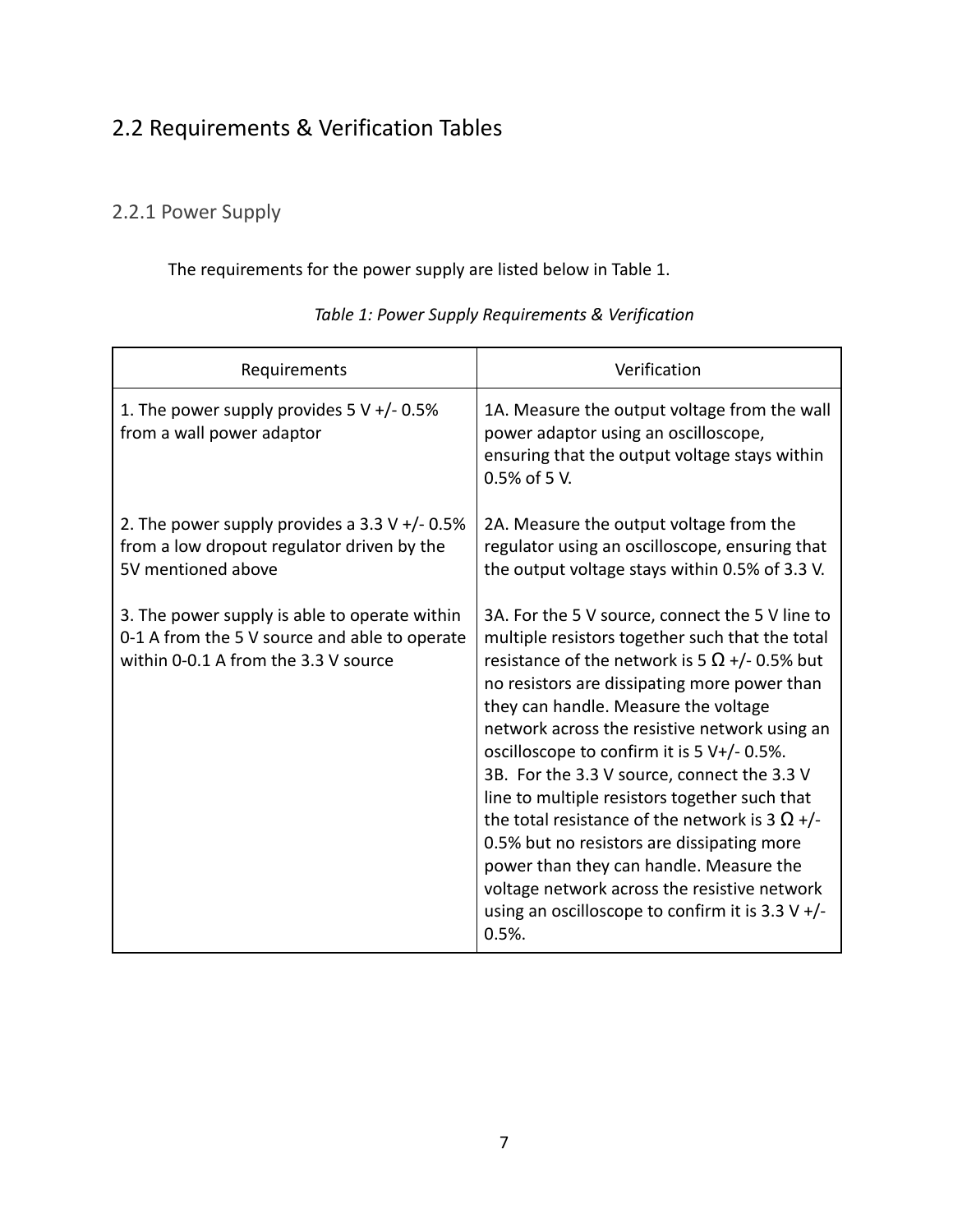### 2.2.2 Control Unit

The requirements for the microcontroller and network LED are listed below in Table 2.

| Requirements                                                                                                                                                                                 | Verification                                                                                                                                                                                                                                                                                                                                                                                                                                                                                                                   |
|----------------------------------------------------------------------------------------------------------------------------------------------------------------------------------------------|--------------------------------------------------------------------------------------------------------------------------------------------------------------------------------------------------------------------------------------------------------------------------------------------------------------------------------------------------------------------------------------------------------------------------------------------------------------------------------------------------------------------------------|
| 1. There must be a total of six GPIO pins that<br>can appropriately handle signals between 0 V<br>and 5 V $+/-$ 0.5% while sinking/sourcing at<br>least 20 mA $+/-$ 0.5% of current per pin. | 1A. Connect an I/O pin of the MCU to a series<br>combination of an LED with a forward voltage<br>of 3.2 V +/- 0.1 V and a resistor of 90 $\Omega$ +/-<br>$0.5%$ .<br>1B. Using an ISP programmer, program the<br>board with a test program that blinks the LED<br>on and off.                                                                                                                                                                                                                                                  |
| 2. The RX pin must be able to interpret 3.3 V<br>+/- 0.5% signals (from WiFi chip) as logical<br>HIGH <sub>s</sub> .                                                                         | 2A. Use the same LED setup as 1A while also<br>connecting the WiFi chip to the MCU.<br>2B. Using an ISP programmer, program the<br>board with a test program that pings the WiFi<br>chip and illuminates an LED upon a successful<br>response.                                                                                                                                                                                                                                                                                 |
| 3. There must be an A/D converter with at<br>least ten bits of resolution and three available<br>channels which can be read sequentially.                                                    | 3A. Use the same LED setup as 1A while also<br>connecting the TMP36 to a different I/O pin<br>while the sensor is in a<br>temperature-controlled environment.<br>3B. Using an ISP programmer, program the<br>board with a program that reads the<br>temperature and illuminates the LED if the<br>temperature is different from the initial<br>reading.<br>3C. After the initial reading is complete,<br>adjust the temperature of the environment<br>by a small amount ( $\gamma$ 1°F) to ensure that the<br>LED illuminates. |

#### *Table 2: Control Unit Requirements & Verification*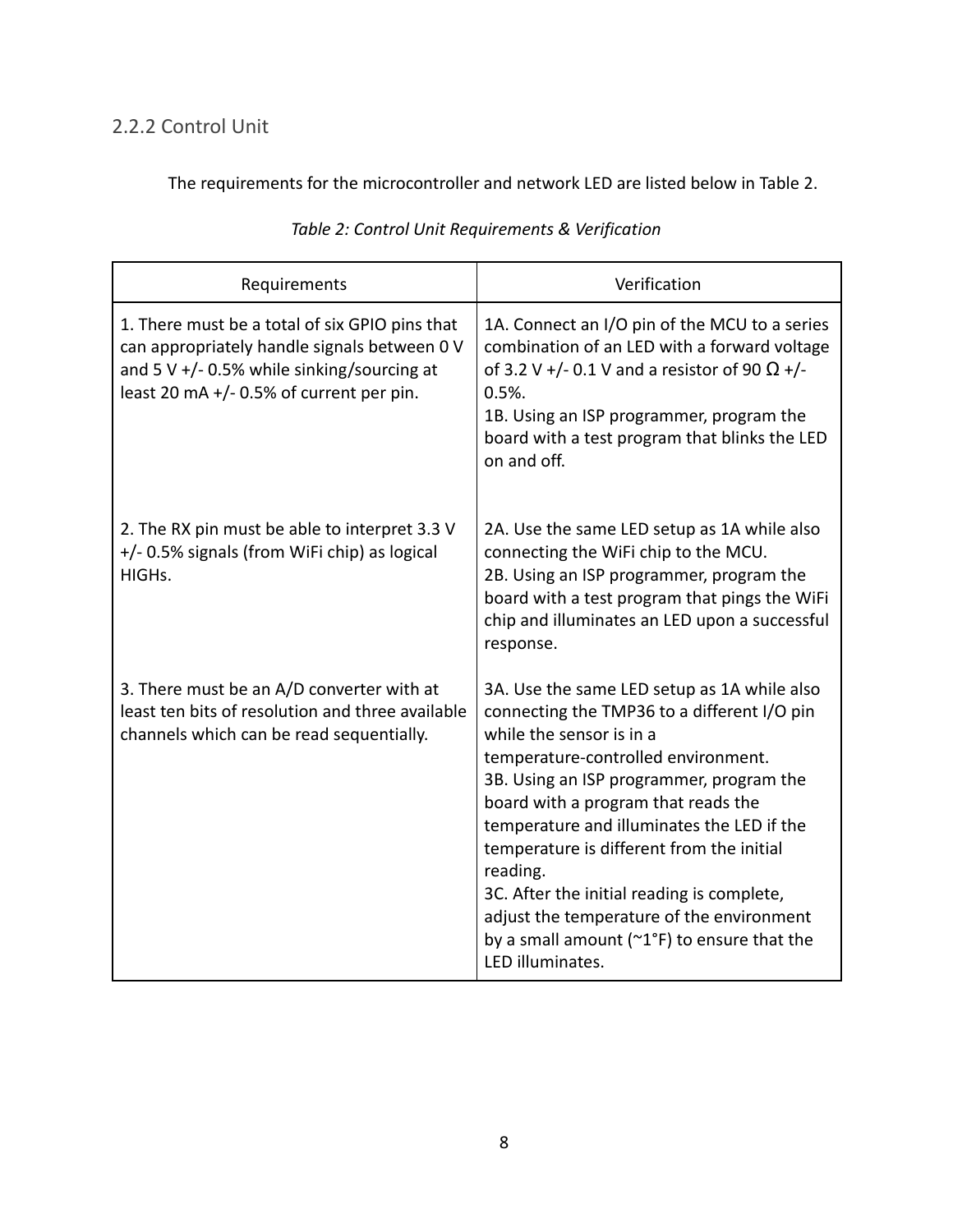### <span id="page-9-0"></span>2.2.3 WiFi Module

The requirements for the WiFi module are listed below in Table 3.

<span id="page-9-1"></span>

| Requirements                                                                                                                                                            | Verification                                                                                                                                                                                                                                                                                                                                   |
|-------------------------------------------------------------------------------------------------------------------------------------------------------------------------|------------------------------------------------------------------------------------------------------------------------------------------------------------------------------------------------------------------------------------------------------------------------------------------------------------------------------------------------|
| 1. The chip must be able to take commands<br>via UART from an external microcontroller.                                                                                 | 1A. Connect the chip to an Arduino (or similar<br>microcontroller) using a breadboard.<br>1B. Upload a test program to the Arduino<br>that attempts to ping the WiFi chip and<br>indicates using the serial monitor if a<br>response was received.                                                                                             |
| 2. The RX pin must be able to handle a 5 V $+/-$<br>0.5% signal (from the microcontroller)<br>without breaking the chip.                                                | 2A. Connect the RX pin to the<br>microcontroller, using the same program as in<br>Table 2 1A. Verify that the LED is able to<br>illuminate, indicating a successful ping.                                                                                                                                                                      |
| 3. The chip must be able to connect to a<br>network and send 4 kB (max size) of data<br>supplied by the microcontroller once every<br>ten minutes $+/-$ thirty seconds. | 3A. After completing 2A, use the same<br>hardware setup but change the software on<br>the MCU using an ISP programmer to have<br>the WiFi chip connect to a network and<br>upload a dummy data packet to a JSON file<br>once every ten minutes.<br>3B. Verify on a separate computer that the<br>JSON file is modified once every ten minutes. |

#### *Table 3: WiFi Module Requirements & Verification*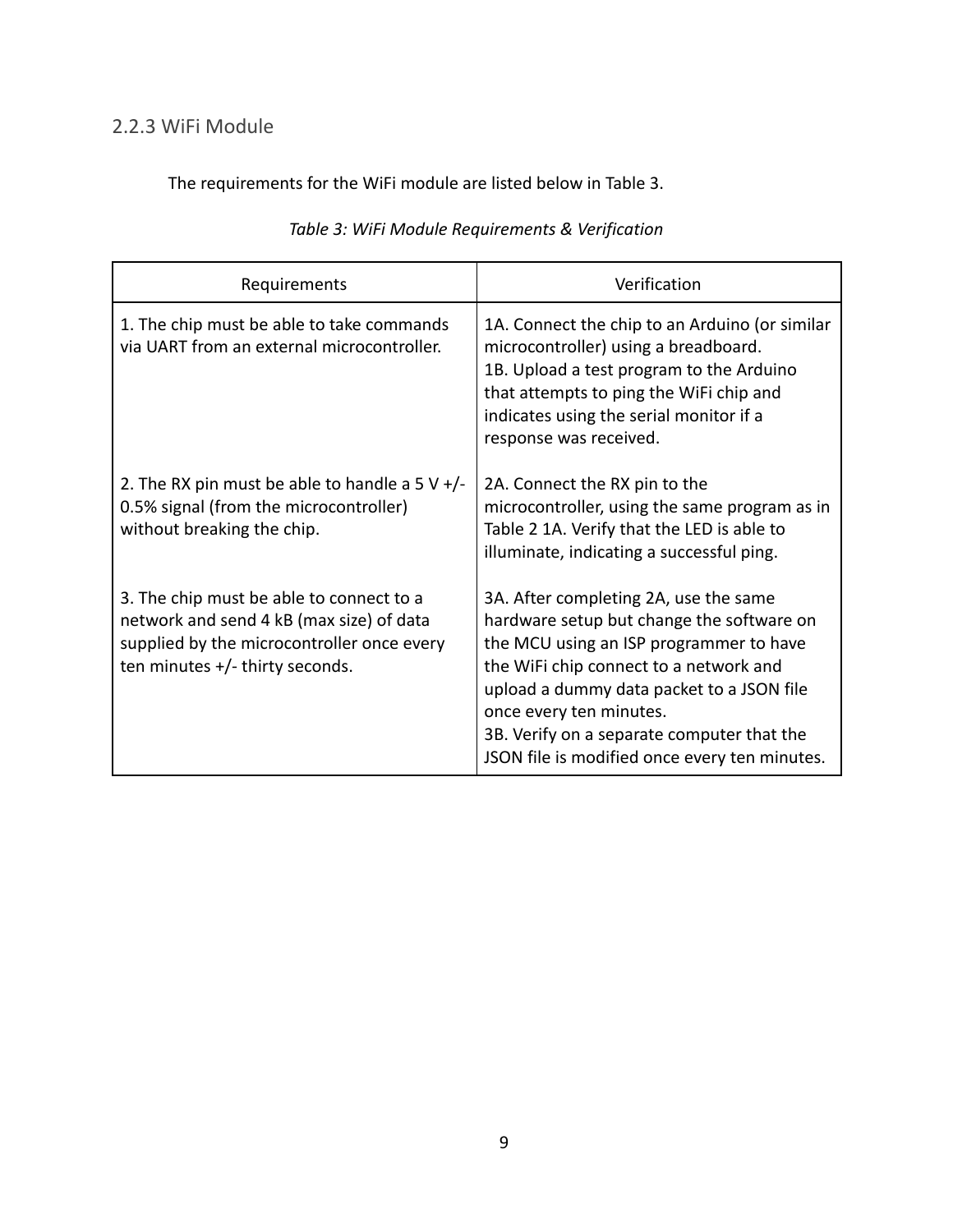## 2.2.4 Sensor Block

The requirements for the power supply are listed below in Table 4.

| Requirements                                                                                                                                            | Verification                                                                                                                                                                                                                                                                                                                                                                                                                                                                                                                                                                                          |
|---------------------------------------------------------------------------------------------------------------------------------------------------------|-------------------------------------------------------------------------------------------------------------------------------------------------------------------------------------------------------------------------------------------------------------------------------------------------------------------------------------------------------------------------------------------------------------------------------------------------------------------------------------------------------------------------------------------------------------------------------------------------------|
| 1. The output of the photoresistor must be<br>within 0 V and 5 V +/- 0.5% with a current of<br>no more than 20 mA +/- 0.5% in various light<br>levels.  | 1A. On a breadboard, connect the<br>photoresistor and a 1 M $\Omega$ +/- 0.5% resistor in<br>series. Connect one lead of the photoresistor<br>to 5 V using an Arduino (or similar<br>microcontroller) and ground the circuit.<br>1B. Connect the second lead of the<br>photoresistor to an analog I/O pin on the<br>Arduino.<br>1C. Run a test program on the Arduino that<br>records the voltage level of this pin.<br>1D. Use an oscilloscope to measure the<br>current running through the resistors.<br>1E. Verify that the voltage stays between 0 - 5<br>V +/- 0.5% for different sound levels. |
| 2. The microphone output must be within 0 V<br>and 5 V $+/-$ 0.5% with a current of no more<br>than 20 mA $+/-$ 0.5% depending on sound<br>levels.      | 2A. Power and ground the microphone chip<br>using an Arduino (or similar microcontroller)<br>5 V output. Connect the analog output of the<br>microphone to an analog I/O pin on the<br>Arduino.<br>2B. Run a test program on the Arduino that<br>records the voltage level of this pin.<br>2C. Use an oscilloscope to measure the<br>current running through the microphone.<br>2D. Verify that the voltage stays between 0 - 5<br>V +/- 0.5% for different sound levels.                                                                                                                             |
| 3. The temperature sensor output must be<br>within 0 V and 5 V +/- 0.5% with a current of<br>no more than 20 mA $+/-$ 0.5% depending on<br>temperature. | 3A. Using the same setup as in 2A - 2C,<br>connect the output of the temperature<br>sensor to the Arduino and run the same<br>program.<br>3B. Verify that the voltage stays between 0 - 5<br>V +/- 0.5% and current less than 20 mA +/-<br>0.5% for different temperature levels.                                                                                                                                                                                                                                                                                                                     |

#### *Table 4: Sensor Block Requirements & Verification*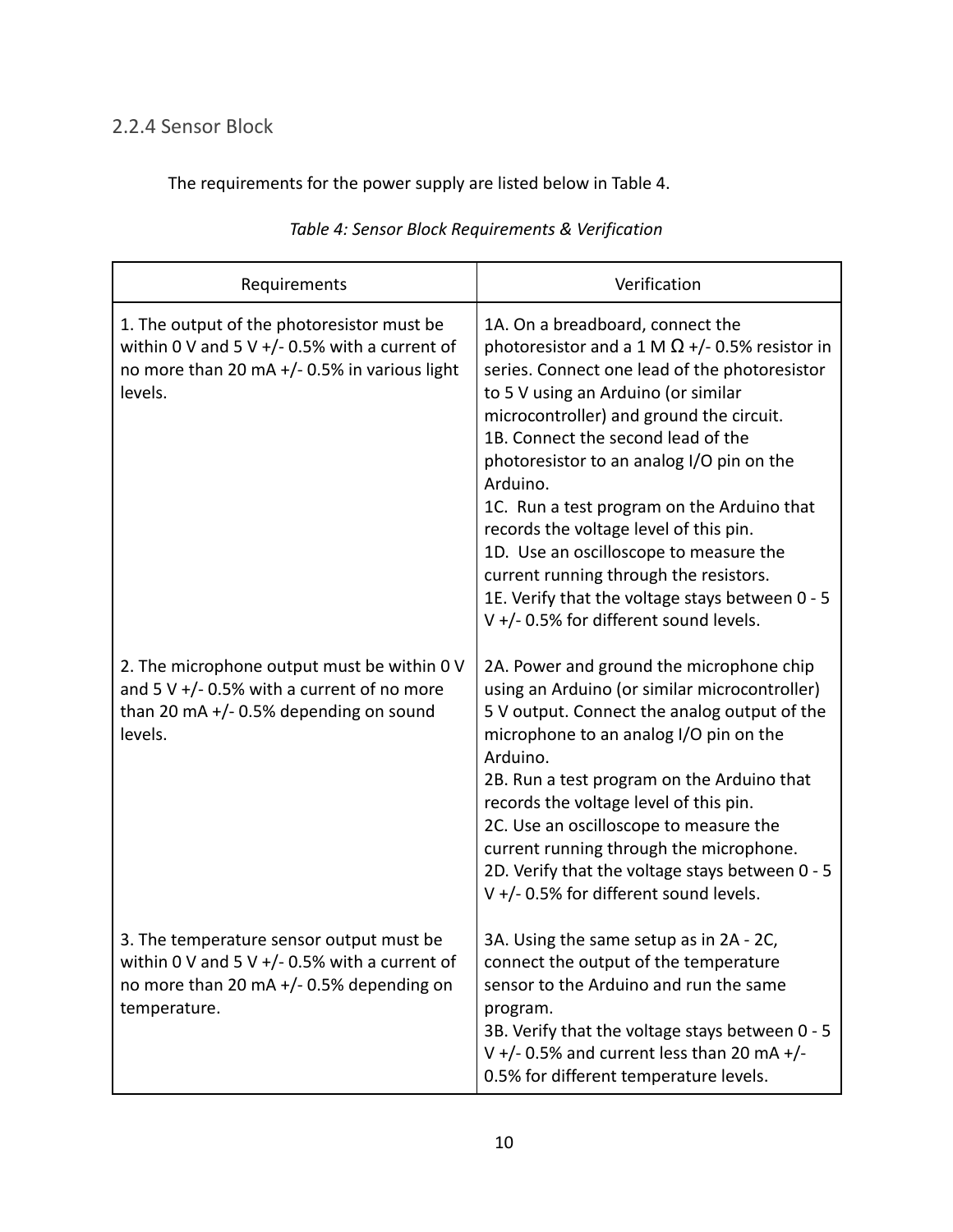#### 2.2.5 Software

The requirements for the software are listed below in Table 5.

| Requirements                                                                                                                                                          | Verification                                                                                                                                                                                                                                                                                                          |
|-----------------------------------------------------------------------------------------------------------------------------------------------------------------------|-----------------------------------------------------------------------------------------------------------------------------------------------------------------------------------------------------------------------------------------------------------------------------------------------------------------------|
| 1. The C++ program must take raw input data<br>from 3 sensors over the span of 10 minutes<br>and output averaged levels in terms of<br>temperature, light, and sound. | 1A. Using an ISP programmer, program the<br>microcontroller with the C++ program.<br>1B. Connect the outputs of the 3 sensors to<br>the input pins of the microcontroller.<br>1C. After 10 minutes, verify that the output<br>values are reasonable for the environment in<br>terms of temperature, light, and sound. |
| 2. Data from the microcontroller must be able<br>to be transmitted via the WiFi module to the<br>JSON file.                                                           | 2A. Write a test program that can update a<br>single value in a JSON file.<br>2B. Using an ISP programmer, program the<br>microcontroller with the test program.<br>2C. Run the program, and verify that the<br>JSON file is updated.                                                                                 |
| 3. The web application must display updated<br>data within 1 minute $+/-$ 30 seconds.                                                                                 | 3A. Edit the JSON file from which the web<br>application reads its data.<br>3B. Refresh the web application. Continue to<br>refresh the page every 2 seconds. Verify that<br>the updated changes appear within 1 minute<br>$+/- 30$ seconds.                                                                          |

#### *Table 5. Web Application Requirements & Verification*

## 2.3 Circuit Schematic

The schematic of the circuit's power supply can be seen in Figure 5. It contains a micro

USB-B port that will introduce a 5 V power supply to the system. That port is connected to a low

dropout voltage regulator that steps the voltage down from 5 V to 3.3 V; there are two

decoupling capacitors connected to the regulator to reduce any noise from the power supply or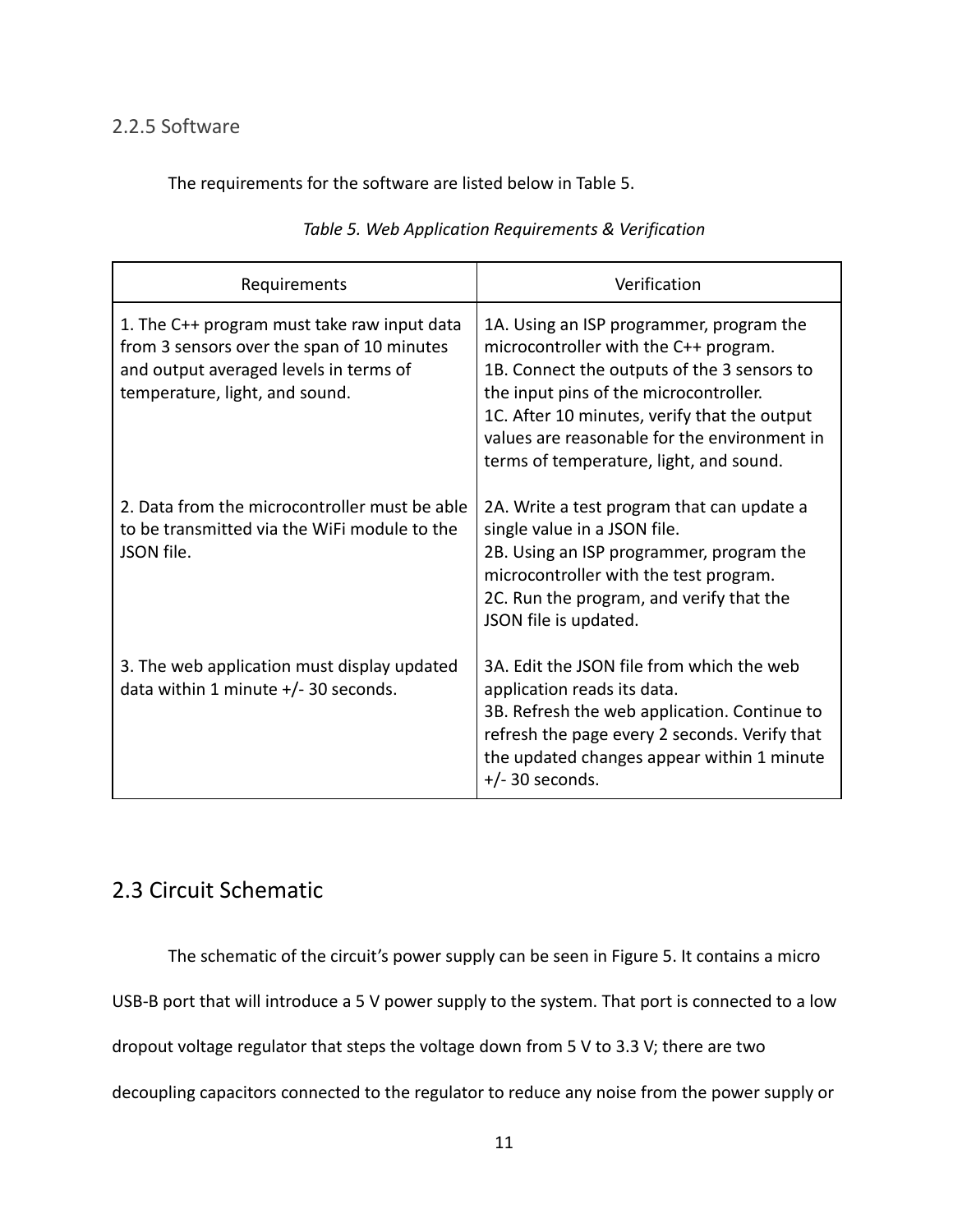rest of the circuit. There is also a status LED which is illuminated when the power supply is connected and is off otherwise.



*Figure 5. Circuit Power Supply Schematic.*

The schematic of the circuit's microcontroller can be seen in Figure 6. It is programmed using an external programmer over SPI. It communicates with the WiFi module using UART. All of the sensors are connected to the microcontroller and will make use of its built-in analog to digital converter.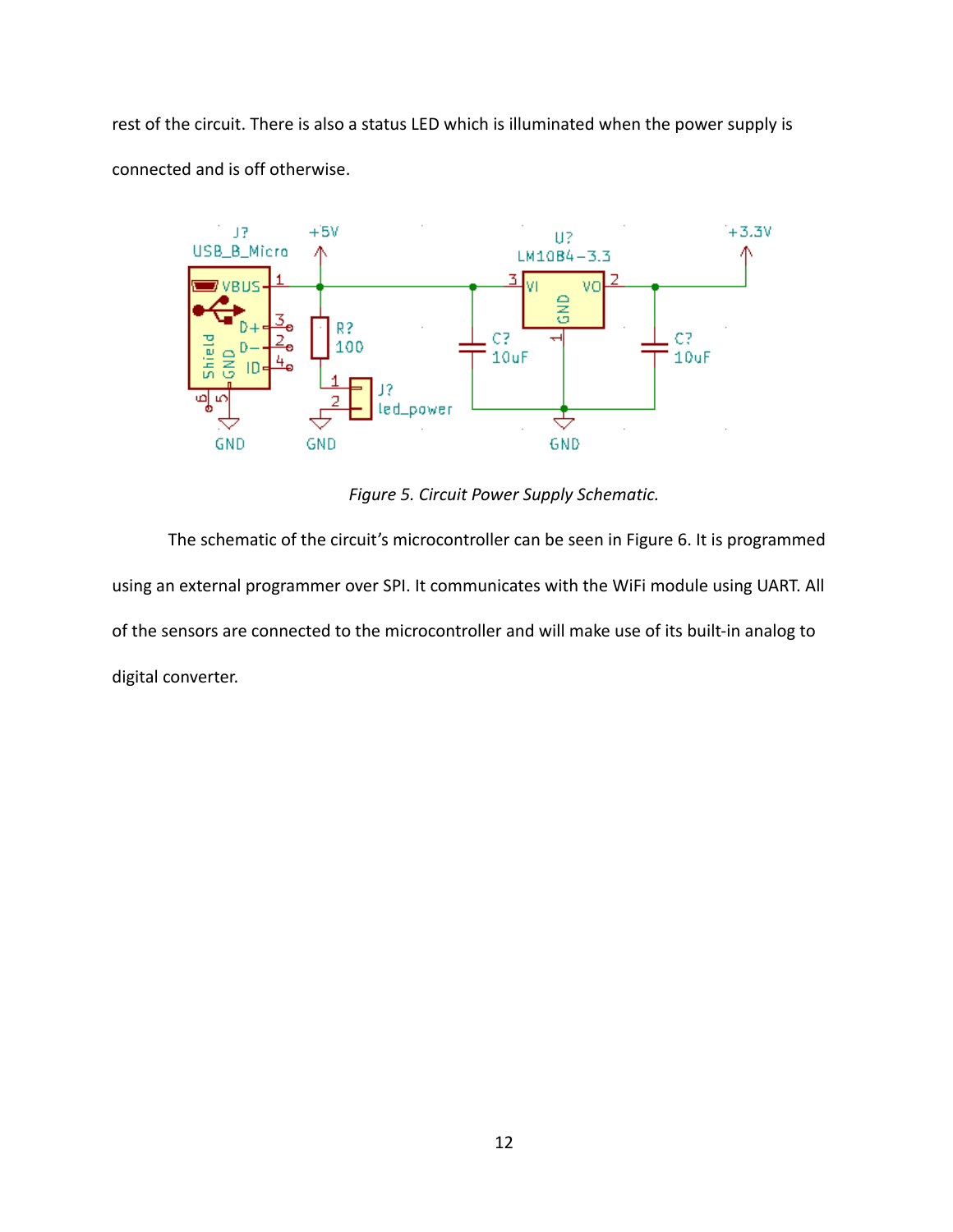

*Figure 6. Microcontroller Schematic.*

The schematic of the circuit's sensor block can be seen in Figure 7. The photoresistor is

connected as part of a resistor divider and the light level is read from the middle of that divider.

The temperature sensor and microphone are connected directly to the microcontroller.



*Figure 7. Sensor Block Schematic.*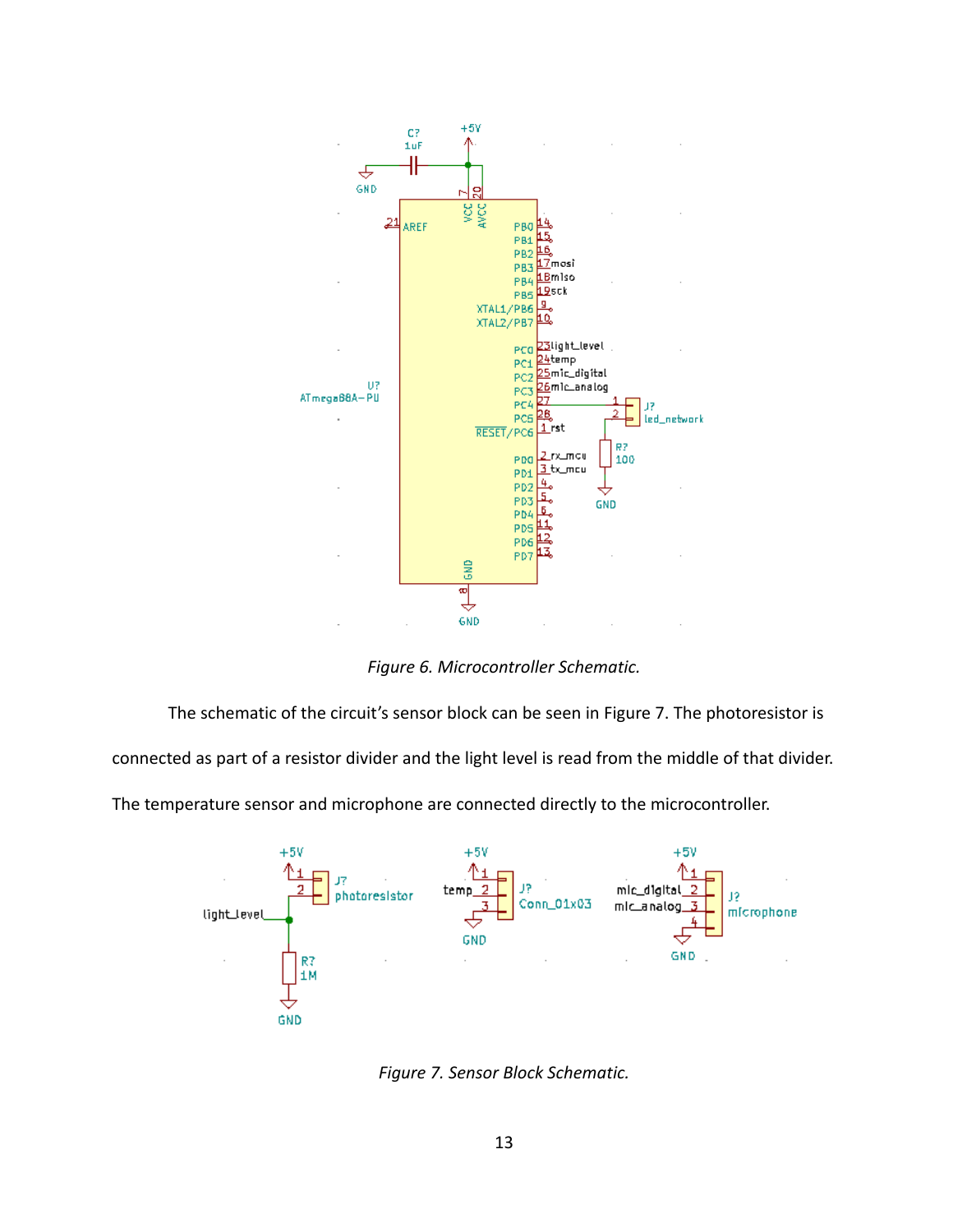The schematic of the circuit's WiFi can be seen in Figure 8. The chip is connected to the microcontroller via UART. The pins are connected such that the chip is being driven by UART commands as opposed to having a program loaded onto it. We will use an integrated WiFi chip that has a WiFi IC, antenna, and flash all on board. Using an integrated chip is preferable to three independent components because it is cheaper, easier to use, and takes up less space on the PCB.



*Figure 8. WiFi Module Schematic.*

The schematic of the circuit's programming header can be seen in Figure 9. This is used to program the microcontroller via an external programmer.



*Figure 9. Programming Header.*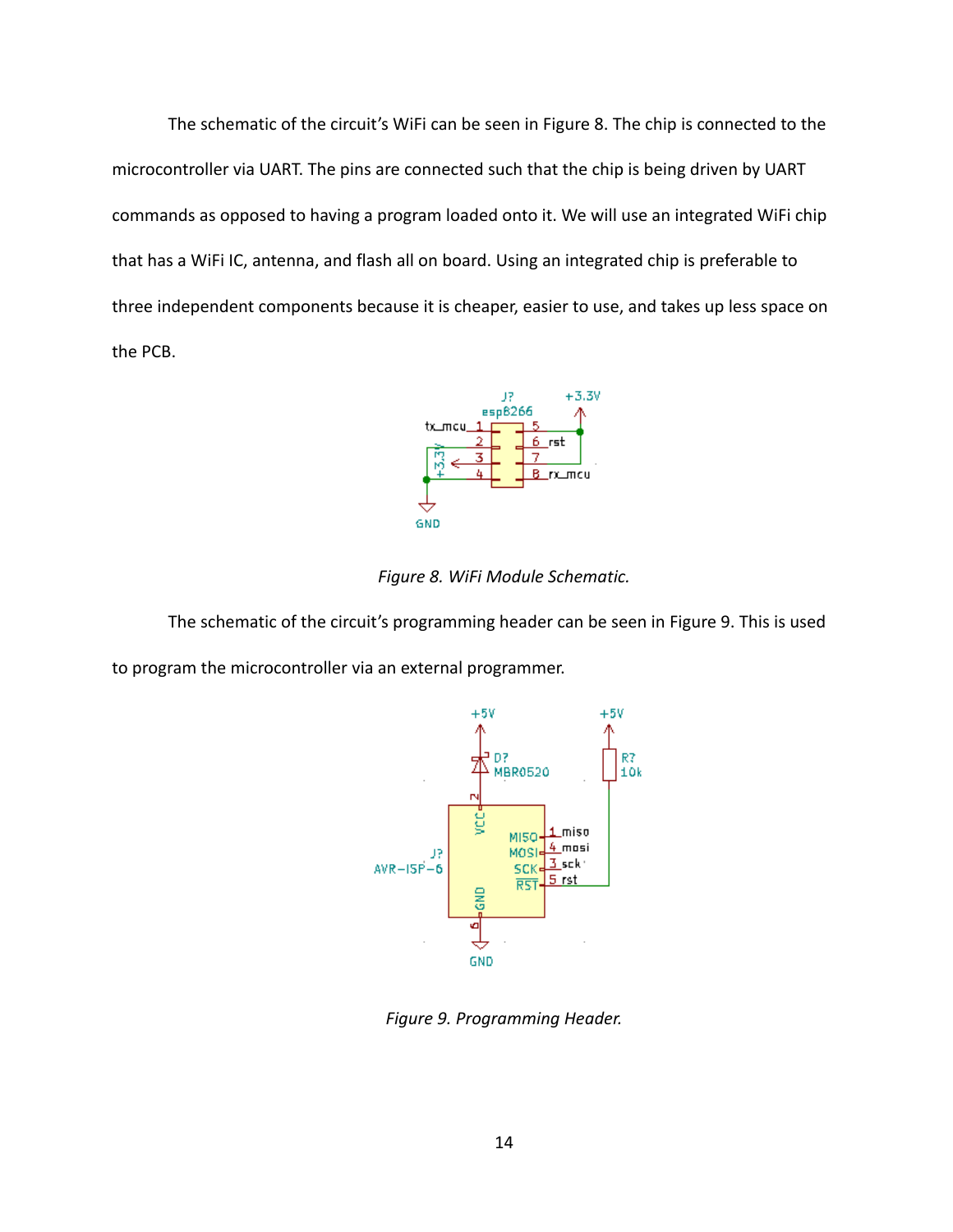#### <span id="page-15-0"></span>2.4 Tolerance Analysis

Photoresistors come in many different varieties that each have slightly different response times, resistances, etc. A direct comparison of these attributes and important characteristics is necessary to make an optimal photoresistor choice for the device. Table 6 showcases this comparison using data from the photoresistor datasheet [3]. Note that resistor R2 is sized such that the output voltage in a well lit room is approximately 5 V while the output voltage in a dark room is 0 V.

| Part<br>Number | lit R1<br>$(k\Omega)$ | dark R1<br>$(k\Omega)$ | $R2 (k\Omega)$ | lit $V_0$<br>(V) | dark V o<br>(V) | lit Power<br>(mW) | dark Power<br>(mW) |
|----------------|-----------------------|------------------------|----------------|------------------|-----------------|-------------------|--------------------|
| 5506           | 4                     | 150                    | 50             | 4.630            | 1.250           | 0.463             | 0.125              |
| 5516           | 7.5                   | 200                    | 50             | 4.348            | 1.000           | 0.435             | 0.100              |
| 5526           | 14                    | 1000                   | 100            | 4.386            | 0.455           | 0.219             | 0.023              |
| 5528           | 15                    | 1000                   | 100            | 4.348            | 0.455           | 0.217             | 0.023              |
| 5537           | 37                    | 2000                   | 470            | 4.635            | 0.951           | 0.049             | 0.010              |
| 5539           | 60                    | 5000                   | 470            | 4.434            | 0.430           | 0.047             | 0.005              |
| 5549           | 90                    | 10000                  | 1000           | 4.587            | 0.455           | 0.023             | 0.002              |

*Table 6. Table of relevant photoresistor data.*

One characteristic of importance is the response time (Figure 10). Since the photoresistor needs to be able to detect flashing lights, its response time needs to be less than the half period of flashing lights because the circuit needs to enter steady state during light flashes and the dark moments between them. Commercially-available strobe lights have a max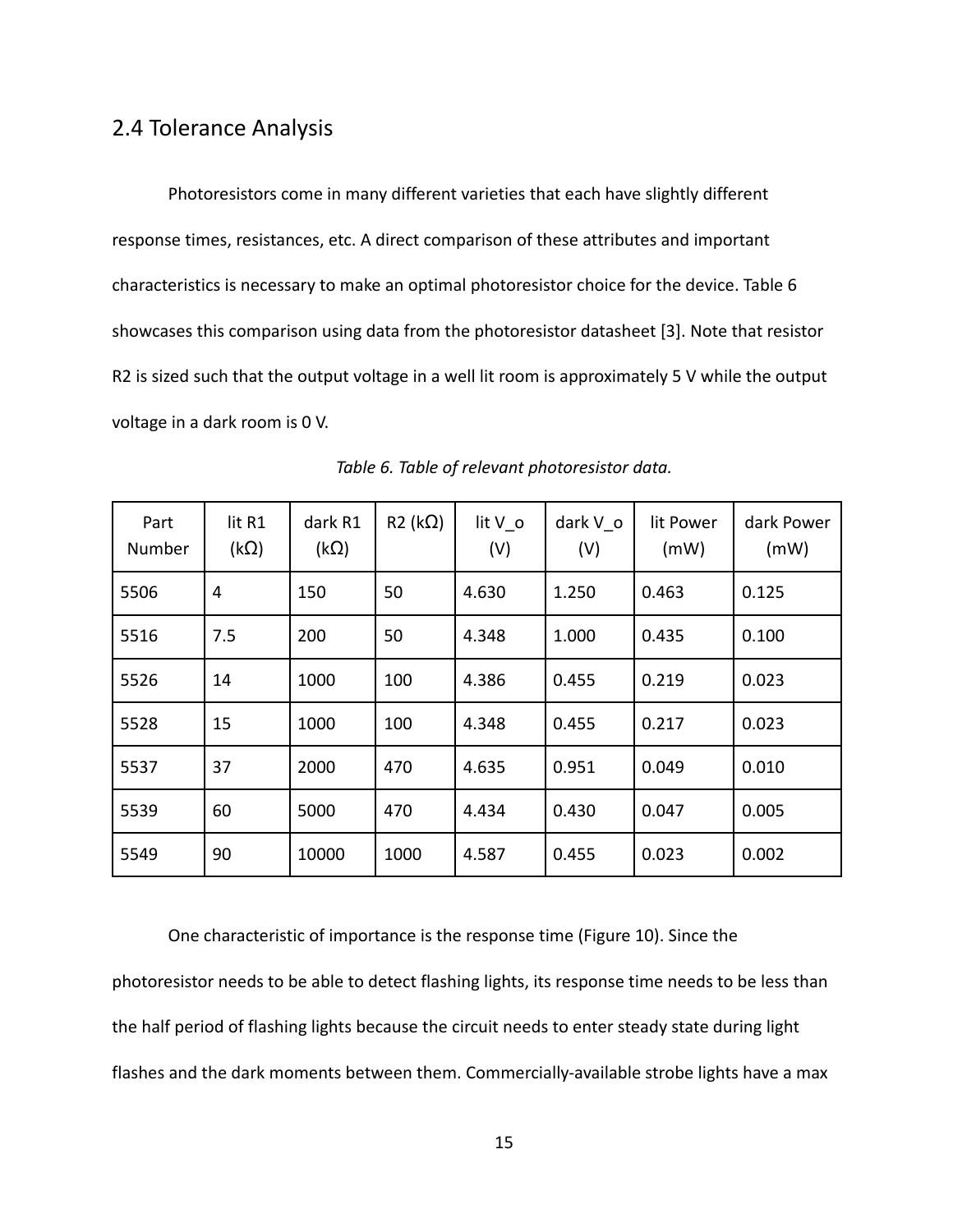frequency of 12 Hz (or 12 flashes per second) which means that each flash of light lasts for just over 40 milliseconds. Therefore, it is essential that our photoresistors have a maximum response time of 40 milliseconds, although ideally it should have a response time even lower than that. This criteria narrows down the options to part numbers 5526 through 5549.



*Figure 10. Photoresistor Response Time*

Another important criteria for the photoresistor is the overall power consumption of the module (Figure 11). The smaller resistance values allow more current to run through the photoresistor which ultimately dissipates much more power as heat. Because the device will be running indefinitely (no planned off-periods), minimizing power consumption is critical to avoid large negative impacts on the electrical bills for the establishments using it. The 5549 photoresistor has the lowest power consumption with an effective response time which makes it the best choice for our device.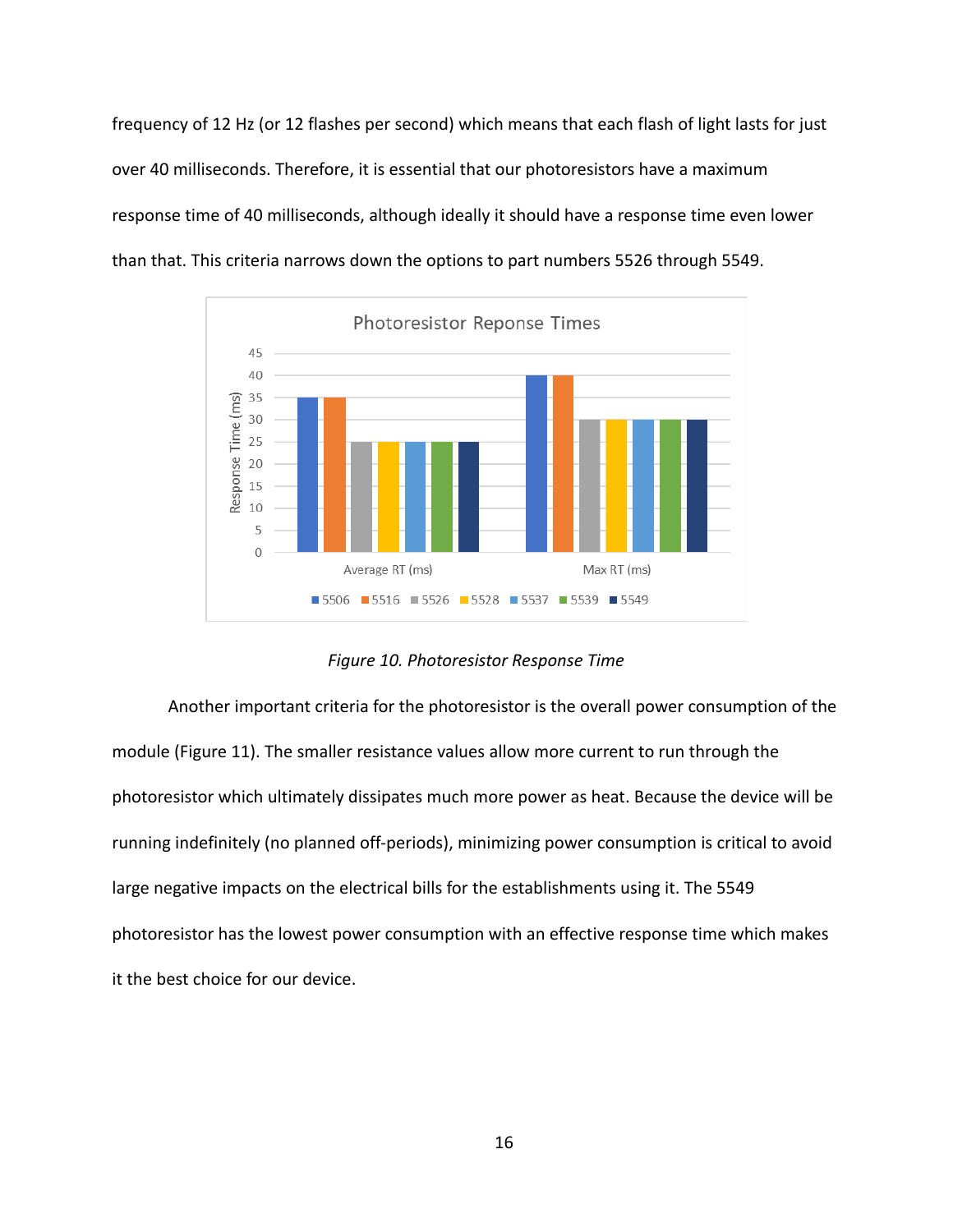

*Figure 11. Chart of Photoresistor Power Consumption*

Now that the 5549 photoresistor has been chosen, we will include a brief analysis of the 5549 photoresistor in action within the circuit. The photoresistor will be connected in series to a standard resistor; these two resistors will drop a total of 5 V. The datasheet for the photoresistor provides a few values of note which are shown in Table 7.

| Part Number | Minimum Light (10    | Maximum Light (10             | Minimum Dark             |
|-------------|----------------------|-------------------------------|--------------------------|
|             | lux) Resistance (kΩ) | lux) Resistance ( $k\Omega$ ) | Resistance ( $k\Omega$ ) |
| 5549        | 45                   | 140                           | 10000                    |

*Table 7. Selected Photoresistor Datasheet Values.*

The most important metric to verify is that the current never exceeds the limit of the microcontroller's I/O pins. This is fulfilled because even at the minimum resistance with no other resistors (i.e. the whole 5V drop occurs on the photoresistor), the current would still be less than 1mA which is below our microcontroller's GPIO current limits.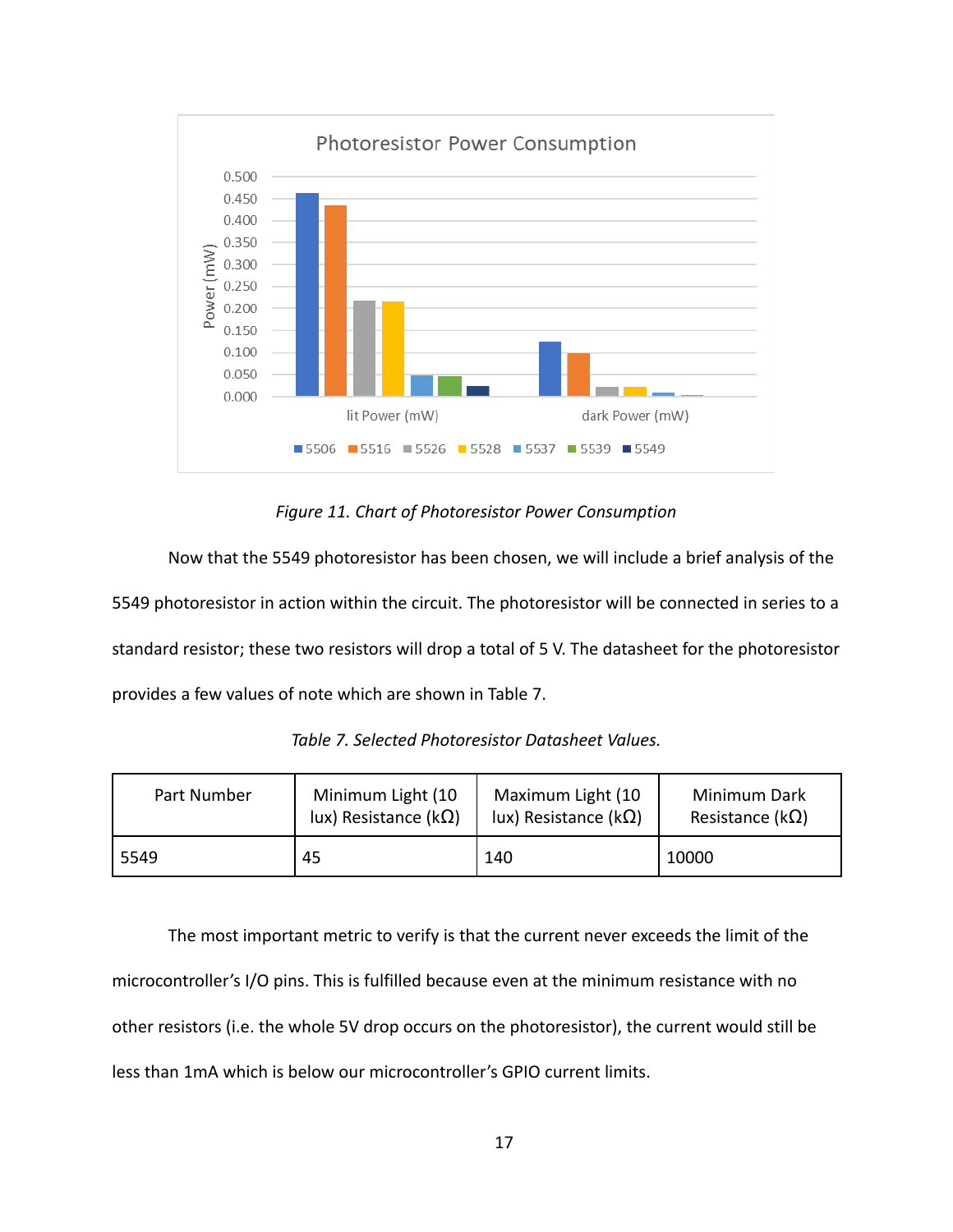Another important metric to verify is that the difference in output voltage between light and dark is quite large. This is important because we want to maximize the precision of the reading of the light level which is limited by the analog to digital converter. If the difference in the output voltages was small, most of the ADC's range would be completely wasted and the precision of the reading would be quite small. Table 8 shows the percentage of the ADC that is utilized. Because we will quantify the reading from our photoresistor into one of several buckets (such as "bright", "well lit", "soft lighting", "mood lighting", "dark", etc.), the precision does not need to be incredibly high, so the minimum utilization (78.63%) is more than adequate for our device.

| Part Number | lit R1<br>(k $\Omega$ ) | dark R1<br>$(k\Omega)$ | lit $V$ o $(V)$ | dark $V$ o $(V)$ | <b>ADC</b> levels<br>used | % of ADC levels<br>used |
|-------------|-------------------------|------------------------|-----------------|------------------|---------------------------|-------------------------|
| 5549 (min)  | 45                      | 10000                  | 4.785           | 0.455            | 887                       | 86.60%                  |
| 5549 (avg)  | 90                      | 10000                  | 4.587           | 0.455            | 846                       | 82.65%                  |
| 5549 (max)  | 140                     | 10000                  | 4.386           | 0.455            | 805                       | 78.63%                  |

*Table 8. Photoresistor ADC Utilization.*

#### <span id="page-18-0"></span>3. Cost and Schedule

### <span id="page-18-1"></span>3.1 Cost Analysis

Our overall cost is broken down into 2 main parts: worker labor, and parts cost. Worker labor can be approximated at around 40/hr to approximate a realistic starting salary for a recently graduated ECE student with a bachelor's degree. We have also approximated this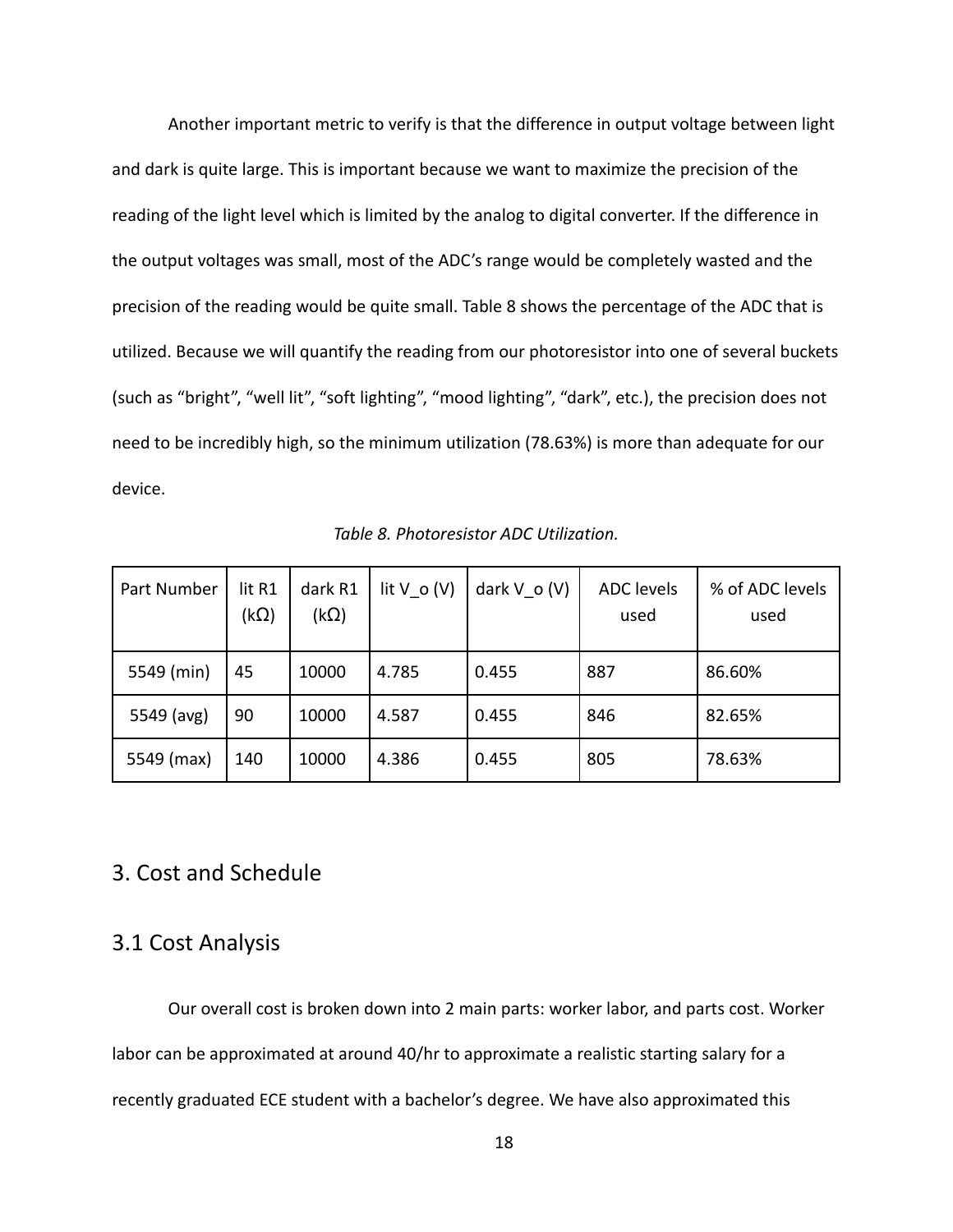project to take around 4 to 10 hours of our time each week, leaving us with a total worker's compensation within a range of 400 \$ to 1000 \$. This range is quite large, owing to the uncertainty in the amount of work required to design and build our final product.

Our parts list is listed on our team's repository on Github, and will be laid out in Table 9.

| Part ID / Function / Manufacturer                      | Part Pricing (\$) (All quantities are 1 unless<br>otherwise stated) |
|--------------------------------------------------------|---------------------------------------------------------------------|
| LM1084-3.3 / LDO / TI                                  | 0.90                                                                |
| ATMEGA328p / Microcontroller /<br>Microchip Technology | 2.47                                                                |
| LEDs / Indicator Lights / Generic                      | $\sim$                                                              |
| 5549s / Photoresistor / XINGYHENG                      | 11.99 for a box of photoresistors                                   |
| TMP36s / Temperature Sensor / KOOKYE                   | 11.69                                                               |
| KY-038 / Microphone / DEVMO                            | 13.99                                                               |
| ESP8226 / WiFi Module / Esspressif<br>Systems          | 12.99                                                               |
| Micro-USB Port / Initial Setup / Generic               | $\sim$                                                              |
| Total                                                  | 54.03                                                               |

*Table 9. Cost Analysis for circuitry parts.*

This puts our total cost at approximately \$754.03.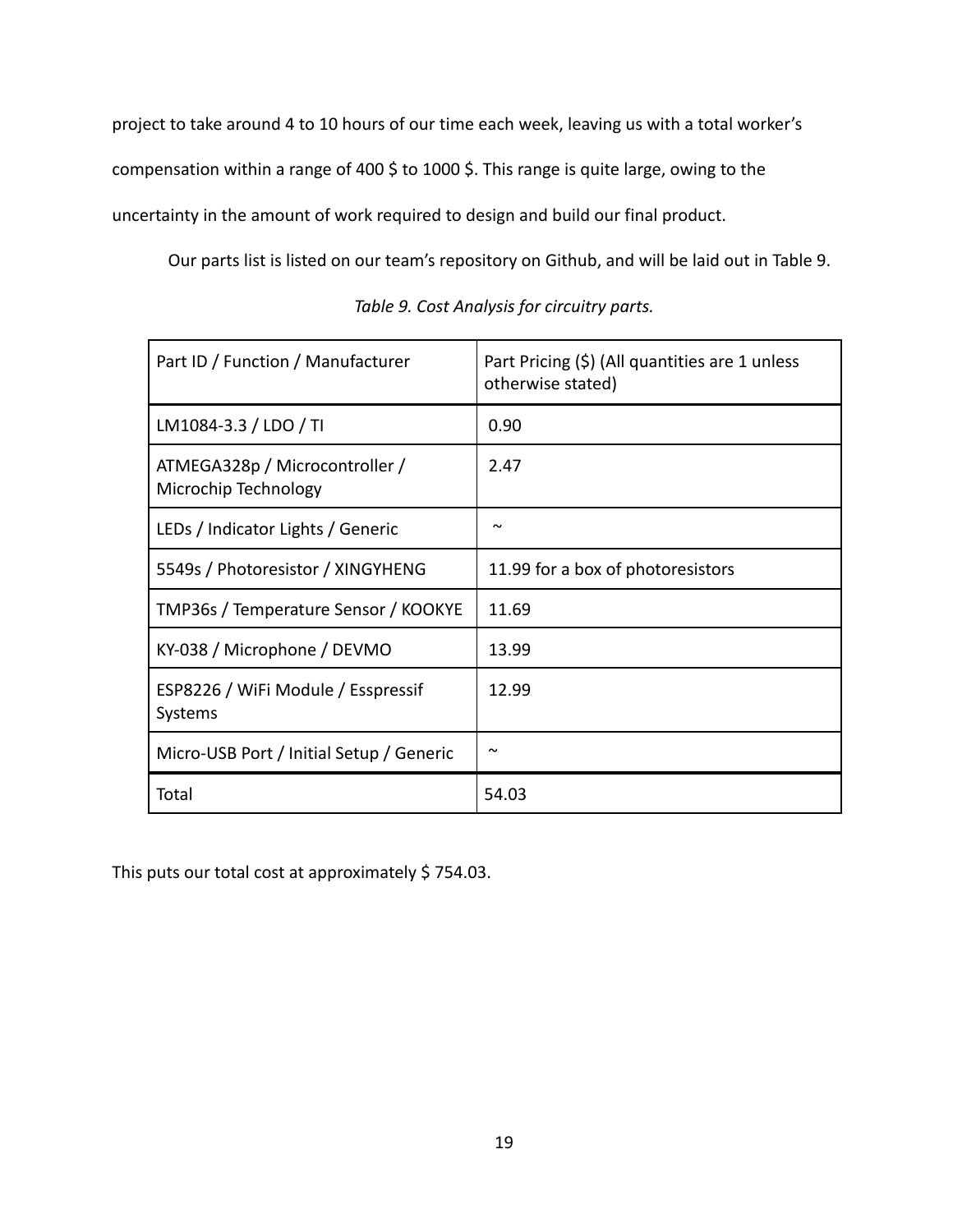## 3.2 Schedule

| Week           | Megan Heinhold                                                                          | Evan Lindquist                                                        | Carl Wolff                                                               |
|----------------|-----------------------------------------------------------------------------------------|-----------------------------------------------------------------------|--------------------------------------------------------------------------|
| Feb. 21        | Design Doc<br><b>Soldering Assignment</b>                                               | Design Doc<br><b>Soldering Assignment</b><br>Order parts              | Design Doc<br><b>Soldering Assignment</b>                                |
| Feb. 28        | Write script to read data<br>from JSON file to web app                                  | Order remaining parts<br>Locate connectors<br><b>Schematic Review</b> | Unit test ICs                                                            |
| Mar. 7         | <b>Teamwork Eval</b><br>Flash ATmega<br>Confirm resistor divider<br>values              | <b>Teamwork Eval</b><br>Routing and Labeling<br>PCBway order          | <b>Teamwork Eval</b><br>Test power supply<br><b>Characterize Sensors</b> |
| Mar.14         | <b>Spring Break</b>                                                                     | <b>Spring Break</b>                                                   | <b>Spring Break</b>                                                      |
| <b>Mar. 21</b> | Solder PCB<br>Ensure WiFi module can<br>connect to internet<br>through Arduino          | Code MCU<br>PCBway order                                              | <b>Review first PCB</b><br>Code MCU (data from<br>sensors)               |
| <b>Mar. 28</b> | Progress Report<br>Tweak data<br>representation on web<br>app<br>Implement logins(opt.) | Progress Report<br>Ensure WiFi module can<br>connect to networks      | Progress Report                                                          |
| Apr. 4         | Solder Second PCB                                                                       | Determine testing                                                     | <b>Review Second PCB</b>                                                 |
| Apr. 11        | Full device testing for<br>room conditions                                              | Full device testing for<br>room conditions                            | Full device testing for<br>room conditions                               |
| Apr. 18        | Mock Demo                                                                               | Mock Demo                                                             | Mock Demo                                                                |
| Apr. 25        | Demo<br><b>Mock Presentation</b>                                                        | Demo<br><b>Mock Presentation</b>                                      | Demo<br><b>Mock Presentation</b>                                         |
| May 2          | Presentation<br><b>Final Paper</b>                                                      | Presentation<br><b>Final Paper</b>                                    | Presentation<br><b>Final Paper</b>                                       |

## *Table 10. Proposed Schedule of work for each group member.*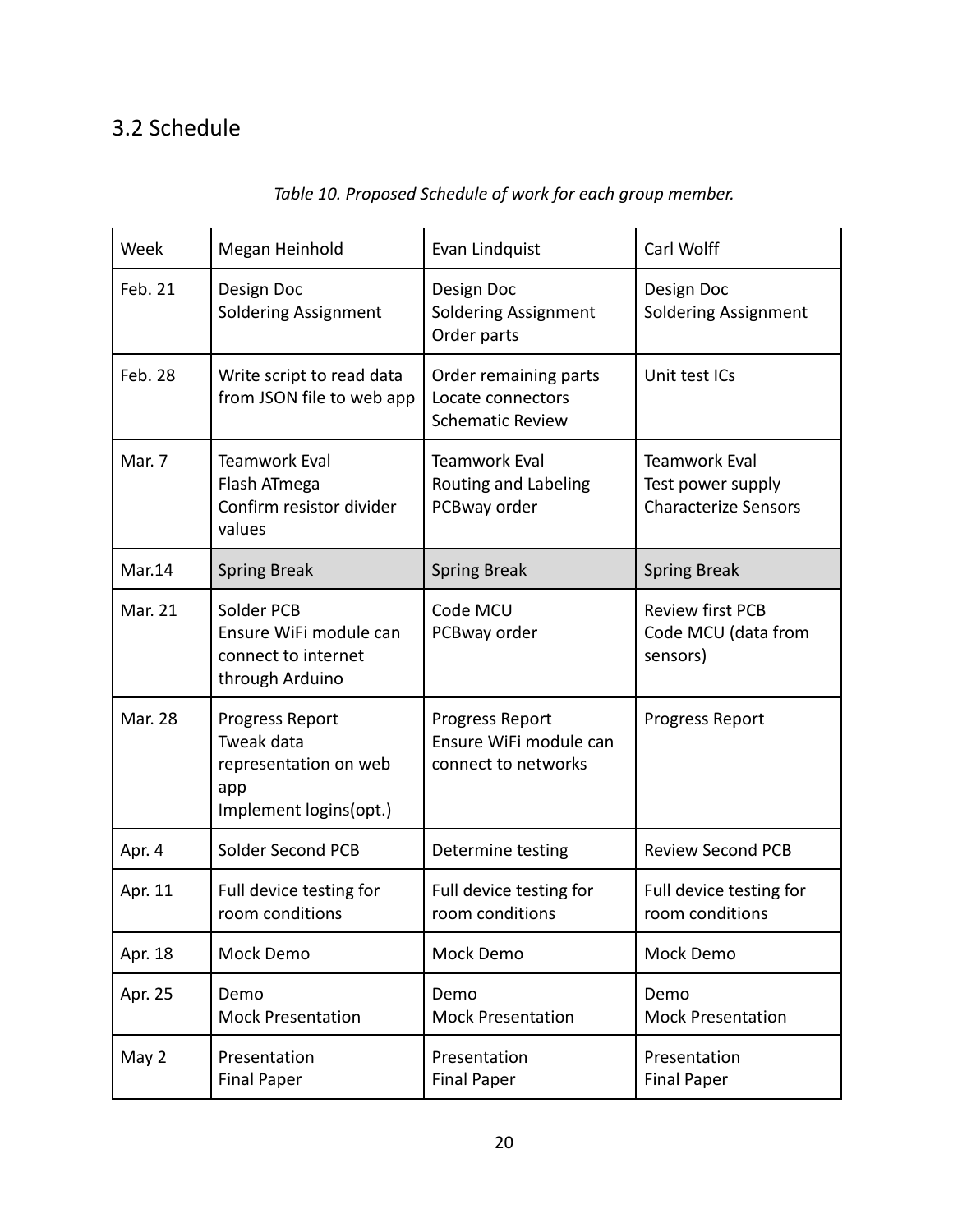## <span id="page-21-0"></span>4. Ethics and Safety

## <span id="page-21-1"></span>4.1 Development

Regarding the development of our project, we plan to adhere to and respect both IEEE and ACM Codes of Ethics. Since the underlying purpose of our project seeks to improve accessibility of social gatherings in restaurants and bars, we will also ensure that the development of our project respects all persons, and does not discriminate against anyone especially against those with disabilities that our project may be useful for as outlined in [4, Principle 1.4] and [5, Sec. II]. Use of our device by establishments will be completely optional, and furthermore continued use of our device and corresponding app will be optional as well. At any time, users of our device and app can discontinue use, especially if undue harm to their customers or business occurs from the use of our project [4, Principle 1.2]. To respect privacy and honor confidentiality, our project will not collect any data that can be traced back to individuals. Our sensors will not transmit audio recordings, only signals corresponding to audio levels, and our web app will not collect private information [4, Principle 1.6]. As a part of the course for which this project will be carried out, we will seek out and listen to review from peers and advisors regarding technical aspects, social context, and any ethical concerns of our project [5, Sec. I.5], [3, Principle 2.4]. To keep ourselves and others safe, we will follow the safety guidelines of the laboratory space we work in. The individual components of our project should pose no serious safety concerns because we intend to use them all within the manufacturer's guidelines.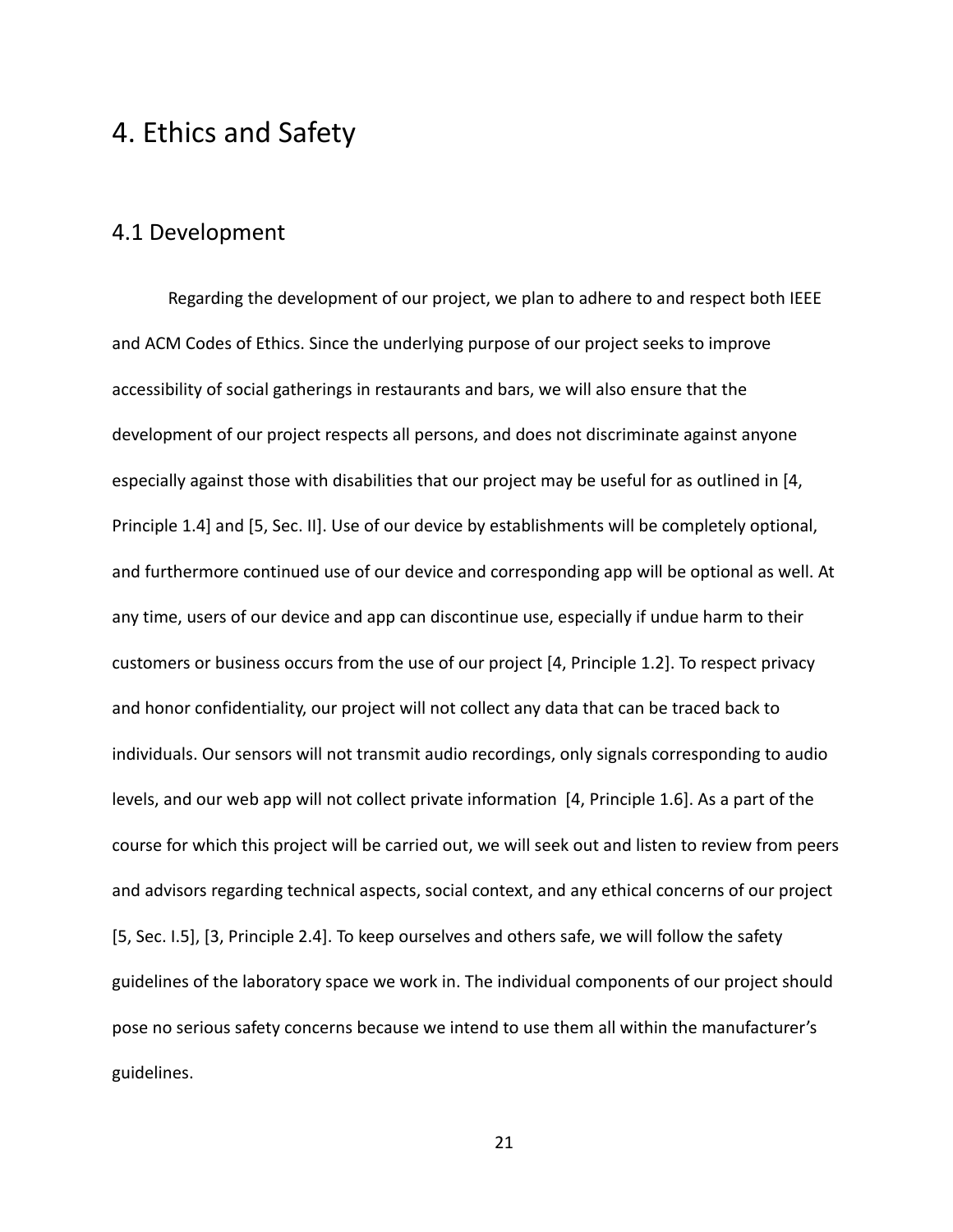#### <span id="page-22-0"></span>4.2 Misuse

Improper use of our product may result in violation of both IEEE and ACM Codes of Ethics. Because our device must be installed near a power outlet which may require mounting to a wall or ceiling or placement in an open area, improper placement of the device can result in physical injury as well as general malfunction of the device. In addition, since there is a software component of our project that involves both individuals and establishments interacting with the system, there is a possible opportunity for misuse by either party. It is possible that establishments may try to falsify readings or data shown on the app to appeal to their target audience, which could cause safety concerns or severe discomfort for a user who makes a decision to enter a business based on this data.

## <span id="page-22-1"></span>4.3 General Safety Concerns

As mentioned above regarding misuse of this device, a physical object could pose a tripping hazard if it is installed near a floor, or a general hazard if placed in a space that people might bump into it. To mitigate this, we will research required techniques to prevent accidental kicking, bumping, or spillage onto or around our product. In addition, since our product is intended to identify safety concerns regarding sensory input, misclassification of these inputs by our device could lead to safety concerns or severe discomfort of a user who is expecting there to be none. Because of this, our app will specifically need to inform users of the risks associated with relying only on information displayed in our app coming from our devices.